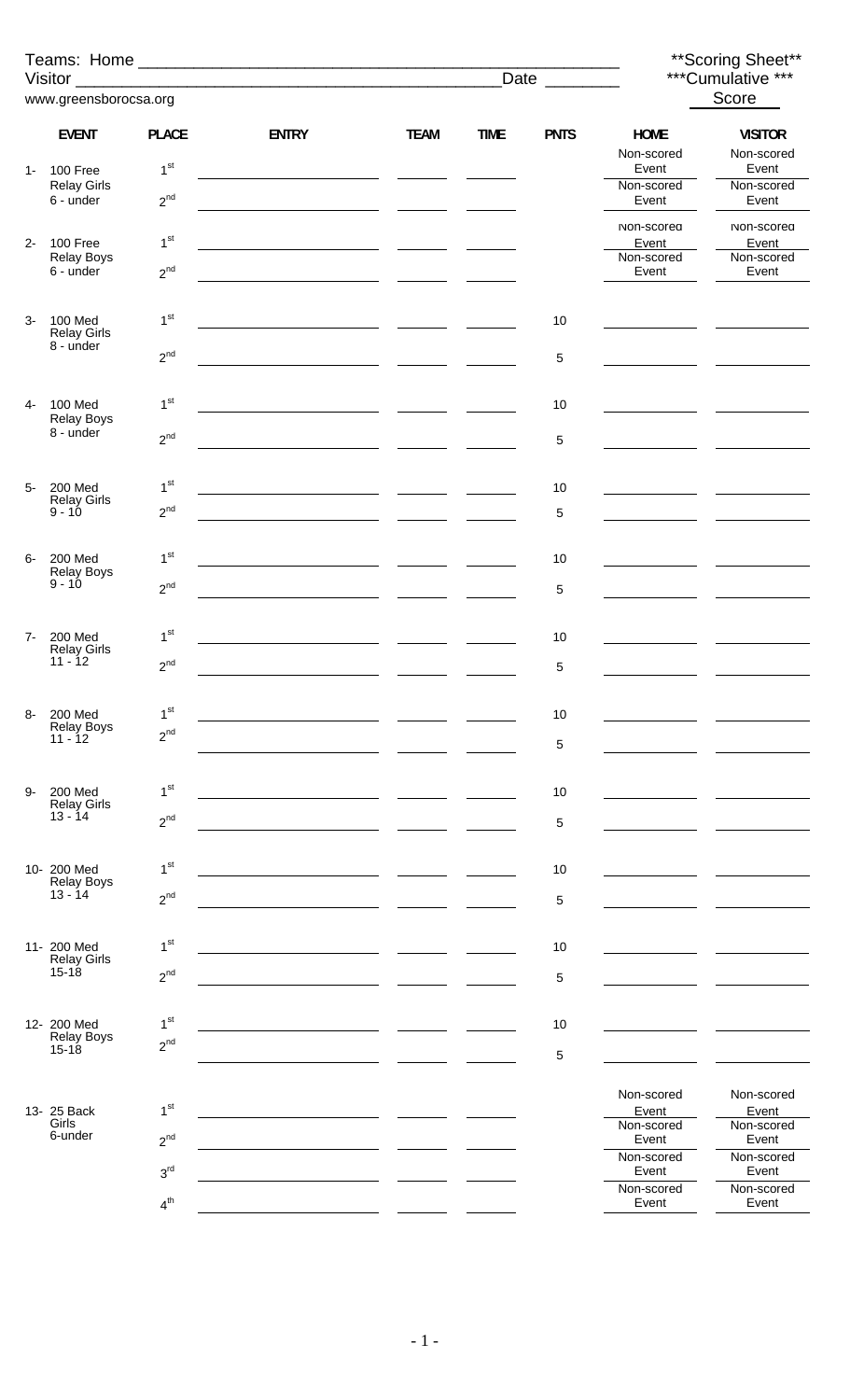|                                                 |                 |                                                                       |                                                                                                         |             |                           |                     | **Scoring Sheet**          |
|-------------------------------------------------|-----------------|-----------------------------------------------------------------------|---------------------------------------------------------------------------------------------------------|-------------|---------------------------|---------------------|----------------------------|
| www.greensborocsa.org                           |                 |                                                                       |                                                                                                         |             | Date _______              |                     | ***Cumulative ***<br>Score |
|                                                 |                 |                                                                       |                                                                                                         |             |                           |                     |                            |
| <b>EVENT</b><br>Subtotals from<br>previous page | <b>PLACE</b>    | <b>ENTRY</b>                                                          | <b>TEAM</b>                                                                                             | <b>TIME</b> | <b>PNTS</b>               | <b>HOME</b>         | <b>VISITOR</b>             |
| 14- 25 Back                                     | 1 <sup>st</sup> |                                                                       |                                                                                                         |             |                           | Non-scored<br>Event | Non-scored<br>Event        |
| Boys<br>6-under                                 | $2^{nd}$        |                                                                       |                                                                                                         |             |                           | Non-scored<br>Event | Non-scored<br>Event        |
|                                                 | $3^{\rm rd}$    | <u> 1980 - Jan Barbara Barbara, ma</u>                                | $\frac{1}{2}$ and $\frac{1}{2}$ and $\frac{1}{2}$ and $\frac{1}{2}$ and $\frac{1}{2}$ and $\frac{1}{2}$ |             |                           | Non-scored<br>Event | Non-scored<br>Event        |
|                                                 | $4^{\text{th}}$ | <u>and the community of the community of the community</u>            |                                                                                                         |             |                           | Non-scored<br>Event | Non-scored<br>Event        |
| 15- 25 Back                                     | 1 <sup>st</sup> |                                                                       |                                                                                                         |             | $\boldsymbol{7}$          |                     |                            |
| Girls<br>8-under                                | $2^{nd}$        |                                                                       |                                                                                                         |             |                           |                     |                            |
|                                                 | $3^{\rm rd}$    |                                                                       | $\overline{\phantom{a}}$                                                                                |             | 5                         |                     |                            |
|                                                 |                 |                                                                       | $\overline{\phantom{a}}$                                                                                |             | 4                         |                     |                            |
|                                                 | $4^{\text{th}}$ |                                                                       |                                                                                                         |             | $\sqrt{3}$                |                     |                            |
| 16- 25 Back<br><b>Boys</b>                      | 1 <sup>st</sup> |                                                                       |                                                                                                         |             | $\overline{7}$            |                     |                            |
| 8-under                                         | $2^{nd}$        |                                                                       |                                                                                                         |             | $\sqrt{5}$                |                     |                            |
|                                                 | $3^{\text{rd}}$ |                                                                       |                                                                                                         |             | 4                         |                     |                            |
|                                                 | $4^{th}$        |                                                                       |                                                                                                         |             | $\ensuremath{\mathsf{3}}$ |                     |                            |
| 17- 50 Back                                     | 1 <sup>st</sup> |                                                                       |                                                                                                         |             | $\overline{7}$            |                     |                            |
| Girls<br>$9 - 10$                               | $2^{nd}$        |                                                                       |                                                                                                         |             | $\mathbf 5$               |                     |                            |
|                                                 | 3 <sup>rd</sup> |                                                                       |                                                                                                         |             | $\overline{4}$            |                     |                            |
|                                                 | 4 <sup>th</sup> |                                                                       |                                                                                                         |             | $\sqrt{3}$                |                     |                            |
|                                                 | 1 <sup>st</sup> |                                                                       |                                                                                                         |             |                           |                     |                            |
| 18- 50 Back<br><b>Boys</b><br>$9 - 10$          | $2^{nd}$        |                                                                       |                                                                                                         |             | 7<br>$\mathbf 5$          |                     |                            |
|                                                 | 3 <sup>rd</sup> |                                                                       |                                                                                                         |             | $\overline{4}$            |                     |                            |
|                                                 | 4 <sup>th</sup> |                                                                       |                                                                                                         |             | $\ensuremath{\mathsf{3}}$ |                     |                            |
|                                                 |                 |                                                                       |                                                                                                         |             |                           |                     |                            |
| 19- 50 Back<br>Girls                            | 1 <sup>st</sup> |                                                                       |                                                                                                         |             | $\overline{7}$            |                     |                            |
| $11 - 12$                                       | $2^{nd}$        |                                                                       |                                                                                                         |             | $\mathbf 5$               |                     |                            |
|                                                 | 3 <sup>rd</sup> |                                                                       |                                                                                                         |             | 4                         |                     |                            |
|                                                 | $4^{th}$        |                                                                       |                                                                                                         |             | $\sqrt{3}$                |                     |                            |
| 20- 50 Back                                     | 1 <sup>st</sup> | <u> 1989 - Johann Marie Barn, mars an t-Amerikaansk kommunister (</u> |                                                                                                         |             | $\overline{7}$            |                     |                            |
| Boys<br>11-12                                   | $2^{nd}$        |                                                                       |                                                                                                         |             | $\mathbf 5$               |                     |                            |
|                                                 | 3 <sup>rd</sup> |                                                                       |                                                                                                         |             | 4                         |                     |                            |
|                                                 | 4 <sup>th</sup> |                                                                       |                                                                                                         |             | 3                         |                     |                            |
|                                                 |                 |                                                                       |                                                                                                         |             |                           |                     |                            |
| 21- 50 Back<br>Girls                            | 1 <sup>st</sup> |                                                                       |                                                                                                         |             | $\overline{7}$            |                     |                            |
| $13 - 14$                                       | 2 <sup>nd</sup> |                                                                       |                                                                                                         |             | $\mathbf 5$               |                     |                            |
|                                                 | 3 <sup>rd</sup> |                                                                       |                                                                                                         |             | 4                         |                     |                            |
|                                                 | 4 <sup>th</sup> |                                                                       |                                                                                                         |             | $\ensuremath{\mathsf{3}}$ |                     |                            |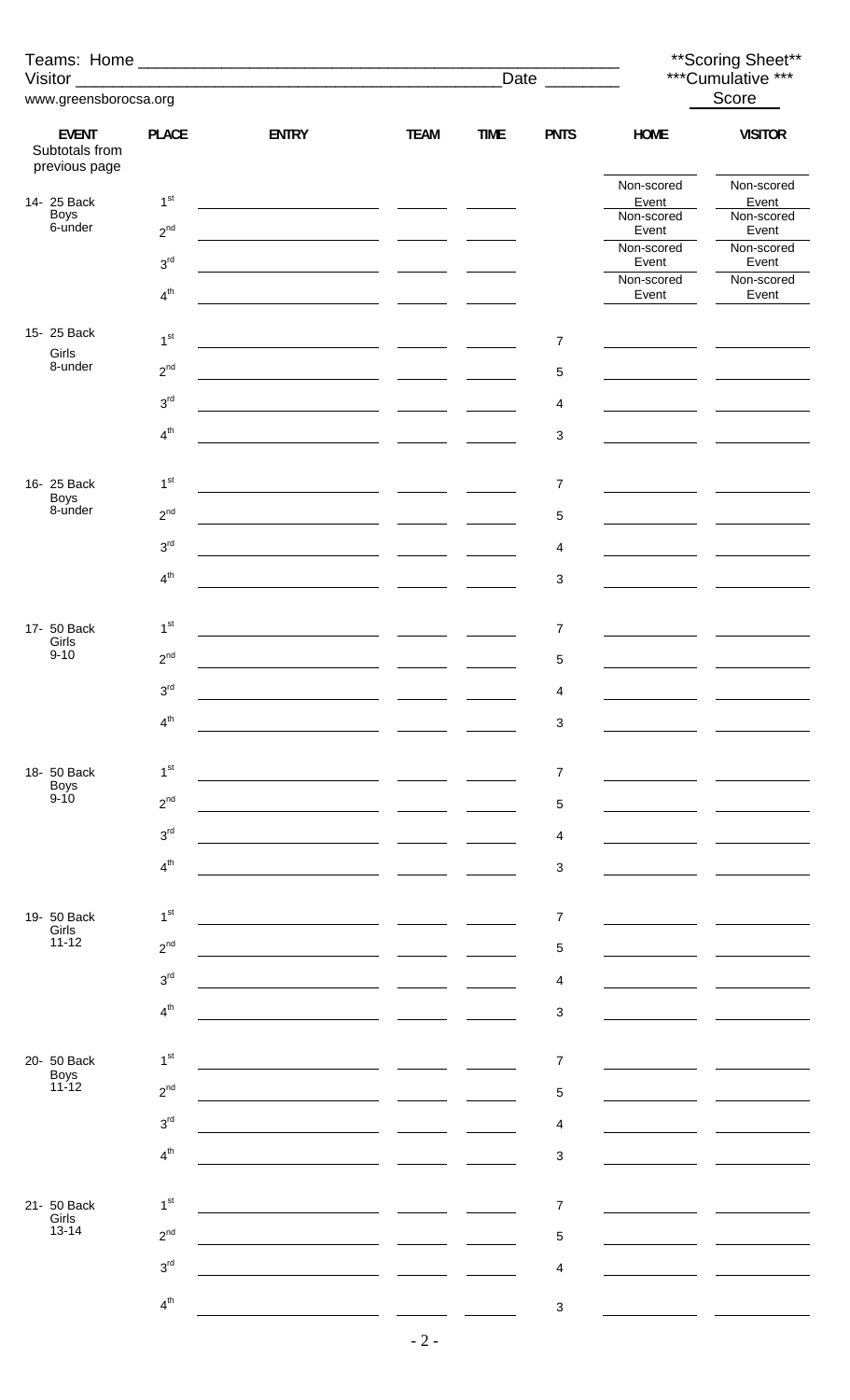|                                                 |                                    |                                                                                                                      |                            |             | Date $\overline{\phantom{a} \phantom{a}}$ |                     | ** Scoring Sheet**<br>***Cumulative *** |
|-------------------------------------------------|------------------------------------|----------------------------------------------------------------------------------------------------------------------|----------------------------|-------------|-------------------------------------------|---------------------|-----------------------------------------|
| www.greensborocsa.org                           |                                    |                                                                                                                      |                            |             |                                           |                     | Score                                   |
|                                                 |                                    |                                                                                                                      |                            |             |                                           |                     |                                         |
| <b>EVENT</b><br>Subtotals from<br>previous page | <b>PLACE</b>                       | <b>ENTRY</b>                                                                                                         | <b>TEAM</b>                | <b>TIME</b> | <b>PNTS</b>                               | <b>HOME</b>         | <b>VISITOR</b>                          |
| 22- 50 Back                                     | 1 <sup>st</sup>                    |                                                                                                                      |                            |             | 7                                         |                     |                                         |
| Boys<br>13-14                                   | $2^{nd}$                           | <u> 1990 - Johann Marie Barn, mars an t-Amerikaansk konst</u>                                                        |                            |             | 5                                         |                     |                                         |
|                                                 | 3 <sup>rd</sup>                    | <u> 1980 - Johann John Stone, mars and de la provincia de la provincia de la provincia de la provincia de la pro</u> |                            |             | 4                                         |                     |                                         |
|                                                 | 4 <sup>th</sup>                    |                                                                                                                      |                            |             | 3                                         |                     |                                         |
| 23- 50 Back                                     | 1 <sup>st</sup>                    |                                                                                                                      |                            |             | $\overline{7}$                            |                     |                                         |
| Girls<br>$15 - 18$                              | $2^{nd}$                           |                                                                                                                      |                            |             |                                           |                     |                                         |
|                                                 |                                    |                                                                                                                      |                            |             | 5                                         |                     |                                         |
|                                                 | 3 <sup>rd</sup>                    |                                                                                                                      | the company of the company |             | 4                                         |                     |                                         |
|                                                 | 4 <sup>th</sup>                    |                                                                                                                      |                            |             | 3                                         |                     |                                         |
| 24- 50 Back                                     | 1 <sup>st</sup>                    |                                                                                                                      |                            |             | 7                                         |                     |                                         |
| <b>Boys</b><br>$15 - 18$                        | $2^{nd}$                           |                                                                                                                      |                            |             | 5                                         |                     |                                         |
|                                                 | 3 <sup>rd</sup>                    |                                                                                                                      |                            |             | 4                                         |                     |                                         |
|                                                 | $4^{th}$                           |                                                                                                                      |                            |             | 3                                         |                     |                                         |
|                                                 |                                    |                                                                                                                      |                            |             |                                           | Non-scored          | Non-scored                              |
| 25- 25 Free<br>Girls                            | 1 <sup>st</sup><br>2 <sub>nd</sub> |                                                                                                                      |                            |             |                                           | Event<br>Non-scored | Event<br>Non-scored                     |
| 6-under                                         | 3 <sup>rd</sup>                    |                                                                                                                      |                            |             |                                           | Event<br>Non-scored | Event<br>Non-scored                     |
|                                                 | 4 <sup>th</sup>                    |                                                                                                                      |                            |             |                                           | Event<br>Non-scored | Event<br>Non-scored                     |
|                                                 |                                    |                                                                                                                      |                            |             |                                           | Event               | Event                                   |
| 26- 25 Free                                     | 1 <sup>st</sup>                    |                                                                                                                      |                            |             |                                           | Non-scored<br>Event | Non-scored<br>Event                     |
| <b>Boys</b><br>6-under                          | $2^{nd}$                           |                                                                                                                      |                            |             |                                           | Non-scored<br>Event | Non-scored<br>Event                     |
|                                                 | 3 <sup>rd</sup>                    |                                                                                                                      |                            |             |                                           | Non-scored<br>Event | Non-scored<br>Event                     |
|                                                 | 4 <sup>th</sup>                    |                                                                                                                      |                            |             |                                           | Non-scored<br>Event | Non-scored<br>Event                     |
|                                                 |                                    |                                                                                                                      |                            |             |                                           |                     |                                         |
| 27- 25 Free<br>Girls                            | 1 <sup>st</sup>                    |                                                                                                                      |                            |             | 7                                         |                     |                                         |
| 8-under                                         | $2^{nd}$                           |                                                                                                                      |                            |             | 5                                         |                     |                                         |
|                                                 | 3 <sup>rd</sup><br>4 <sup>th</sup> |                                                                                                                      |                            |             | 4                                         |                     |                                         |
|                                                 |                                    |                                                                                                                      |                            |             | 3                                         |                     |                                         |
| 28-25 Free                                      | 1 <sup>st</sup>                    |                                                                                                                      |                            |             | $\overline{7}$                            |                     |                                         |
| <b>Boys</b><br>8-under                          | $2^{nd}$                           |                                                                                                                      |                            |             | 5                                         |                     |                                         |
|                                                 | 3 <sup>rd</sup>                    |                                                                                                                      |                            |             | 4                                         |                     |                                         |
|                                                 | 4 <sup>th</sup>                    |                                                                                                                      |                            |             | 3                                         |                     |                                         |
|                                                 |                                    |                                                                                                                      |                            |             |                                           |                     |                                         |
| 29- 100 Free<br>Girls                           | 1 <sup>st</sup>                    |                                                                                                                      |                            |             | 7                                         |                     |                                         |
| $9 - 10$                                        | $2^{nd}$                           |                                                                                                                      |                            |             | 5                                         |                     |                                         |
|                                                 | 3 <sup>rd</sup>                    |                                                                                                                      |                            |             | 4                                         |                     |                                         |
|                                                 | 4 <sup>th</sup>                    |                                                                                                                      |                            |             | 3                                         |                     |                                         |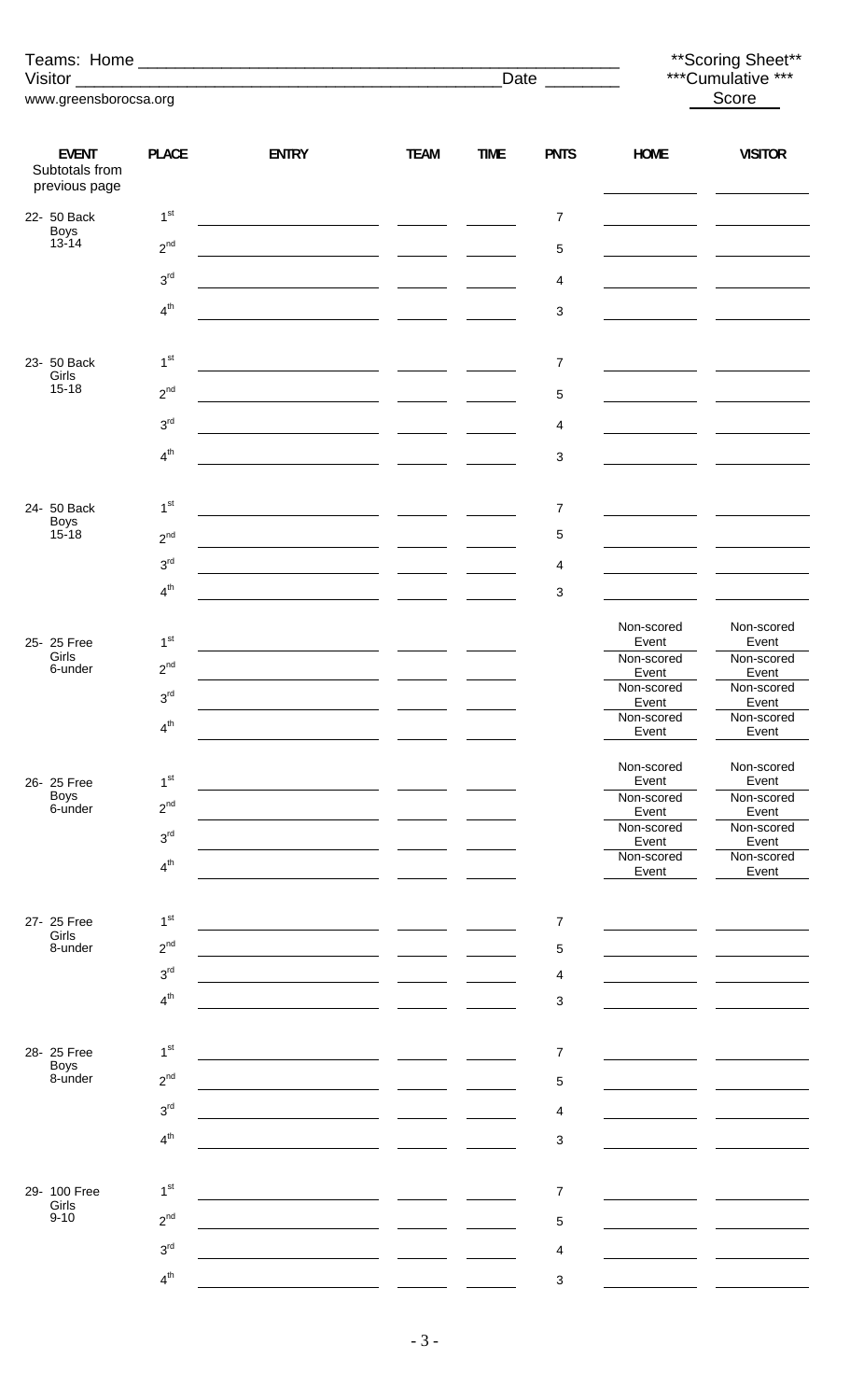|                                                 |                                    |                                                                                                                       |             |             | Date ________  |                                             | ** Scoring Sheet**<br>***Cumulative *** |
|-------------------------------------------------|------------------------------------|-----------------------------------------------------------------------------------------------------------------------|-------------|-------------|----------------|---------------------------------------------|-----------------------------------------|
| www.greensborocsa.org                           |                                    |                                                                                                                       |             |             |                |                                             | Score                                   |
|                                                 |                                    |                                                                                                                       |             |             |                |                                             |                                         |
| <b>EVENT</b><br>Subtotals from<br>previous page | <b>PLACE</b>                       | <b>ENTRY</b>                                                                                                          | <b>TEAM</b> | <b>TIME</b> | <b>PNTS</b>    | <b>HOME</b>                                 | <b>VISITOR</b>                          |
| 30- 100 Free                                    | 1 <sup>st</sup>                    |                                                                                                                       |             |             | $\overline{7}$ |                                             |                                         |
| Boys<br>9-10                                    | $2^{nd}$                           | <u> 1989 - Johann Marie Barn, mars eta inperiodo</u>                                                                  |             |             | 5              |                                             |                                         |
|                                                 | 3 <sup>rd</sup>                    | <u> 1989 - Johann Marie Barn, mars eta industrial eta industrial eta industrial eta industrial eta industrial e</u>   |             |             | 4              | <u> 1990 - Jan Barnett, politik e</u>       |                                         |
|                                                 | 4 <sup>th</sup>                    |                                                                                                                       |             |             | 3              |                                             |                                         |
| 31- 100 Free                                    | 1 <sup>st</sup>                    |                                                                                                                       |             |             | $\overline{7}$ |                                             |                                         |
| Girls<br>$11 - 12$                              | $2^{nd}$                           | <u> 1989 - Johann Marie Barn, mars eta inperiodore</u>                                                                |             |             | 5              |                                             |                                         |
|                                                 | 3 <sup>rd</sup>                    | <u> 1989 - Johann Harry Harry Harry Harry Harry Harry Harry Harry Harry Harry Harry Harry Harry Harry Harry Harry</u> |             |             | 4              |                                             |                                         |
|                                                 | $4^{th}$                           |                                                                                                                       |             |             | 3              |                                             |                                         |
|                                                 |                                    |                                                                                                                       |             |             |                |                                             |                                         |
| 32- 100 Free                                    | 1 <sup>st</sup>                    |                                                                                                                       |             |             | $\overline{7}$ |                                             |                                         |
| Boys<br>11-12                                   | $2^{nd}$                           |                                                                                                                       |             |             | 5              |                                             |                                         |
|                                                 | 3 <sup>rd</sup>                    | <u> 1989 - Johann Barnett, fransk politik (</u>                                                                       |             |             | 4              | <u> 1980 - John Barnett, fransk kanton </u> |                                         |
|                                                 | $4^{th}$                           |                                                                                                                       |             |             | 3              |                                             |                                         |
|                                                 |                                    |                                                                                                                       |             |             |                |                                             |                                         |
| 33- 100 Free<br>Girls                           | 1 <sup>st</sup>                    |                                                                                                                       |             |             | 7              |                                             |                                         |
| $13 - 14$                                       | $2^{nd}$                           | <u> 1989 - Johann Harry Harry Harry Harry Harry Harry Harry Harry Harry Harry Harry Harry Harry Harry Harry Harry</u> |             |             | 5              |                                             |                                         |
|                                                 | 3 <sup>rd</sup><br>4 <sup>th</sup> |                                                                                                                       |             |             | 4              |                                             |                                         |
|                                                 |                                    |                                                                                                                       |             |             | 3              |                                             |                                         |
| 34- 100 Free                                    | 1 <sup>st</sup>                    |                                                                                                                       |             |             | 7              |                                             |                                         |
| <b>Boys</b><br>$13 - 14$                        | $2^{nd}$                           |                                                                                                                       |             |             | 5              |                                             |                                         |
|                                                 | 3 <sup>rd</sup>                    |                                                                                                                       |             |             | 4              |                                             |                                         |
|                                                 | 4 <sup>th</sup>                    |                                                                                                                       |             |             | 3              |                                             |                                         |
|                                                 |                                    |                                                                                                                       |             |             |                |                                             |                                         |
| 35- 100 Free<br>Girls                           | 1 <sup>st</sup>                    |                                                                                                                       |             |             | 7              |                                             |                                         |
| $15 - 18$                                       | $2^{nd}$                           |                                                                                                                       |             |             | 5              |                                             |                                         |
|                                                 | 3 <sup>rd</sup>                    |                                                                                                                       |             |             | 4              |                                             |                                         |
|                                                 | 4 <sup>th</sup>                    |                                                                                                                       |             |             | 3              |                                             |                                         |
| 36- 100 Free                                    | 1 <sup>st</sup>                    |                                                                                                                       |             |             | 7              |                                             |                                         |
| <b>Boys</b><br>$15 - 18$                        | $2^{nd}$                           |                                                                                                                       |             |             | 5              |                                             |                                         |
|                                                 | 3 <sup>rd</sup>                    |                                                                                                                       |             |             | 4              |                                             |                                         |
|                                                 | 4 <sup>th</sup>                    |                                                                                                                       |             |             | 3              |                                             |                                         |
|                                                 |                                    |                                                                                                                       |             |             |                |                                             |                                         |
| 37- 25 Breast                                   | 1 <sup>st</sup>                    |                                                                                                                       |             |             | 7              |                                             |                                         |
| Girls<br>8-under                                | $2^{nd}$                           |                                                                                                                       |             |             | 5              |                                             |                                         |
|                                                 | 3 <sup>rd</sup>                    |                                                                                                                       |             |             | 4              |                                             |                                         |
|                                                 | 4 <sup>th</sup>                    |                                                                                                                       |             |             | 3              |                                             |                                         |
|                                                 |                                    |                                                                                                                       |             |             |                |                                             |                                         |
| 38- 25 Breast<br>Boys                           | 1 <sup>st</sup>                    |                                                                                                                       |             |             | 7              |                                             |                                         |
| 8-under                                         | $2^{nd}$                           |                                                                                                                       |             |             | 5              |                                             |                                         |
|                                                 | 3 <sup>rd</sup>                    |                                                                                                                       |             |             | 4              |                                             |                                         |
|                                                 | $\mathbf{A}^{\text{th}}$           |                                                                                                                       |             |             | 3              |                                             |                                         |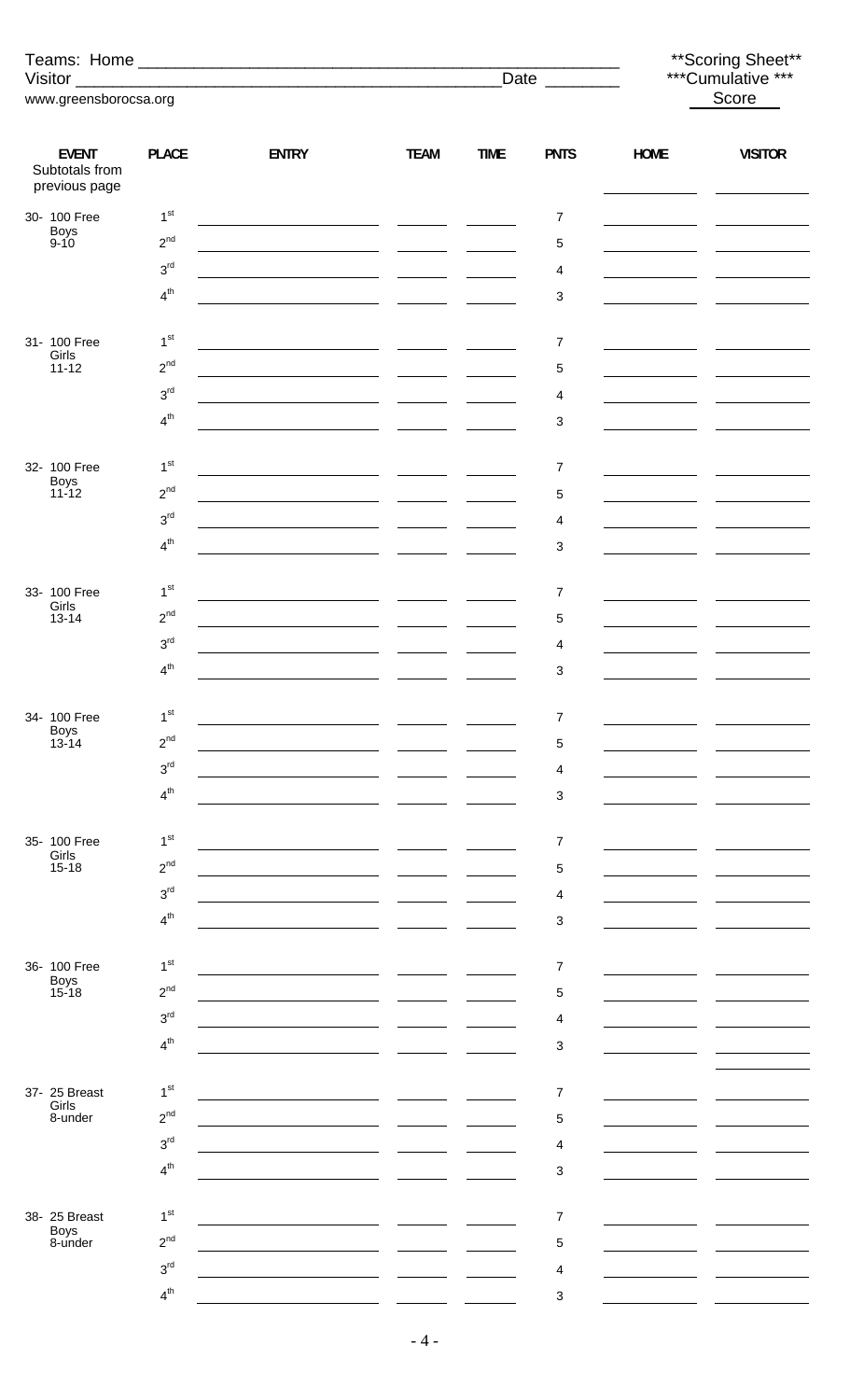|                                                 |                 |                                                                                                                                                                                                                                      |                                |             | Date ________  |                                     | ** Scoring Sheet**<br>***Cumulative *** |  |
|-------------------------------------------------|-----------------|--------------------------------------------------------------------------------------------------------------------------------------------------------------------------------------------------------------------------------------|--------------------------------|-------------|----------------|-------------------------------------|-----------------------------------------|--|
| www.greensborocsa.org                           |                 |                                                                                                                                                                                                                                      |                                |             |                | Score                               |                                         |  |
|                                                 |                 |                                                                                                                                                                                                                                      |                                |             |                |                                     |                                         |  |
| <b>EVENT</b><br>Subtotals from<br>previous page | <b>PLACE</b>    | <b>ENTRY</b>                                                                                                                                                                                                                         | <b>TEAM</b>                    | <b>TIME</b> | <b>PNTS</b>    | <b>HOME</b>                         | <b>VISITOR</b>                          |  |
| 39- 50 Breast                                   | 1 <sup>st</sup> |                                                                                                                                                                                                                                      |                                |             | 7              | the company of the company of       |                                         |  |
| Girls<br>$9 - 10$                               | $2^{nd}$        |                                                                                                                                                                                                                                      |                                |             | 5              | the control of the control of the   |                                         |  |
|                                                 | 3 <sup>rd</sup> |                                                                                                                                                                                                                                      |                                |             | 4              | the company of the company of       |                                         |  |
|                                                 | $4^{th}$        | <u> 1989 - Johann Marie Barn, mars eta industrial eta industrial eta industrial eta industrial eta industrial e</u>                                                                                                                  |                                |             | 3              |                                     |                                         |  |
|                                                 |                 |                                                                                                                                                                                                                                      |                                |             |                |                                     |                                         |  |
| 40- 50 Breast                                   | 1 <sup>st</sup> | <u> 1989 - Johann Marie Barn, mars eta inperiodo</u>                                                                                                                                                                                 |                                |             | 7              | the contract of the contract of the |                                         |  |
| Boys<br>9-10                                    | $2^{nd}$        |                                                                                                                                                                                                                                      |                                |             | 5              |                                     |                                         |  |
|                                                 | 3 <sup>rd</sup> | <u> 1989 - Johann Barbara, martin amerikan per</u>                                                                                                                                                                                   |                                |             | 4              | and the company of the company      |                                         |  |
|                                                 | 4 <sup>th</sup> |                                                                                                                                                                                                                                      |                                |             | 3              |                                     |                                         |  |
|                                                 |                 |                                                                                                                                                                                                                                      |                                |             |                |                                     |                                         |  |
| 41- 50 Breast                                   | 1 <sup>st</sup> |                                                                                                                                                                                                                                      |                                |             | 7              |                                     |                                         |  |
| Girls<br>$11 - 12$                              | $2^{nd}$        |                                                                                                                                                                                                                                      |                                |             | 5              |                                     |                                         |  |
|                                                 | 3 <sup>rd</sup> |                                                                                                                                                                                                                                      |                                |             | 4              |                                     |                                         |  |
|                                                 | 4 <sup>th</sup> | <u> 1989 - Johann Harry Harry Harry Harry Harry Harry Harry Harry Harry Harry Harry Harry Harry Harry Harry Harry</u>                                                                                                                |                                |             | 3              |                                     |                                         |  |
|                                                 |                 |                                                                                                                                                                                                                                      |                                |             |                |                                     |                                         |  |
| 42- 50 Breast                                   | 1 <sup>st</sup> | <u>and the state of the state of the state of the state of the state of the state of the state of the state of the state of the state of the state of the state of the state of the state of the state of the state of the state</u> | <u>and the second property</u> |             | 7              |                                     |                                         |  |
| Boys<br>11-12                                   | $2^{nd}$        |                                                                                                                                                                                                                                      |                                |             | 5              |                                     |                                         |  |
|                                                 | 3 <sup>rd</sup> |                                                                                                                                                                                                                                      |                                |             | 4              |                                     |                                         |  |
|                                                 | 4 <sup>th</sup> |                                                                                                                                                                                                                                      |                                |             | 3              |                                     |                                         |  |
|                                                 |                 |                                                                                                                                                                                                                                      |                                |             |                |                                     |                                         |  |
| 43- 50 Breast                                   | 1 <sup>st</sup> |                                                                                                                                                                                                                                      |                                |             | $\overline{7}$ |                                     |                                         |  |
| Girls<br>$13 - 14$                              | $2^{nd}$        |                                                                                                                                                                                                                                      |                                |             | 5              |                                     |                                         |  |
|                                                 | 3 <sup>rd</sup> |                                                                                                                                                                                                                                      |                                |             | 4              |                                     |                                         |  |
|                                                 | 4 <sup>th</sup> |                                                                                                                                                                                                                                      |                                |             | 3              |                                     |                                         |  |
|                                                 |                 |                                                                                                                                                                                                                                      |                                |             |                |                                     |                                         |  |
| 44- 50 Breast                                   | 1 <sup>st</sup> |                                                                                                                                                                                                                                      |                                |             | 7              |                                     |                                         |  |
| Boys<br>$13 - 14$                               | $2^{nd}$        |                                                                                                                                                                                                                                      |                                |             | 5              |                                     |                                         |  |
|                                                 | 3 <sup>rd</sup> |                                                                                                                                                                                                                                      |                                |             | 4              |                                     |                                         |  |
|                                                 | 4 <sup>th</sup> |                                                                                                                                                                                                                                      |                                |             | 3              |                                     |                                         |  |
|                                                 |                 |                                                                                                                                                                                                                                      |                                |             |                |                                     |                                         |  |
| 45- 50 Breast                                   | 1 <sup>st</sup> |                                                                                                                                                                                                                                      |                                |             | 7              |                                     |                                         |  |
| Girls<br>$15 - 18$                              | $2^{nd}$        |                                                                                                                                                                                                                                      |                                |             | 5              |                                     |                                         |  |
|                                                 | 3 <sup>rd</sup> |                                                                                                                                                                                                                                      |                                |             | 4              |                                     |                                         |  |
|                                                 | 4 <sup>th</sup> |                                                                                                                                                                                                                                      |                                |             | 3              |                                     |                                         |  |
|                                                 |                 |                                                                                                                                                                                                                                      |                                |             |                |                                     |                                         |  |
| 46- 50 Breast                                   | 1 <sup>st</sup> |                                                                                                                                                                                                                                      |                                |             | 7              |                                     |                                         |  |
| Boys<br>15-18                                   | $2^{nd}$        |                                                                                                                                                                                                                                      |                                |             | 5              |                                     |                                         |  |
|                                                 | 3 <sup>rd</sup> |                                                                                                                                                                                                                                      |                                |             | 4              |                                     |                                         |  |
|                                                 | 4 <sup>th</sup> |                                                                                                                                                                                                                                      |                                |             | 3              |                                     |                                         |  |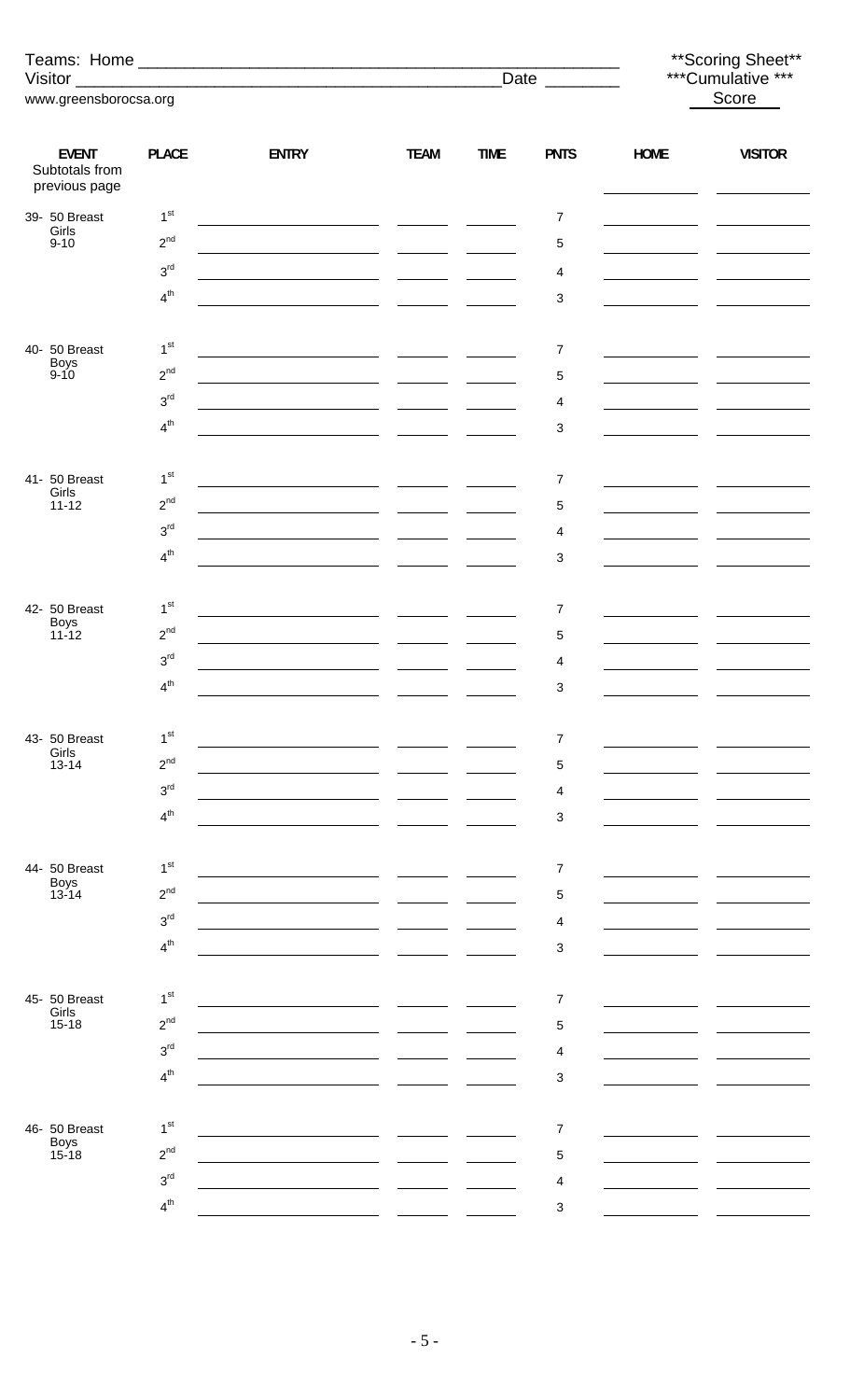|                                                 |                             |                                                                                                                       |             |             | Date $\qquad$  |                                                                                                                          | ** Scoring Sheet**<br>***Cumulative *** |  |
|-------------------------------------------------|-----------------------------|-----------------------------------------------------------------------------------------------------------------------|-------------|-------------|----------------|--------------------------------------------------------------------------------------------------------------------------|-----------------------------------------|--|
| www.greensborocsa.org                           |                             |                                                                                                                       |             |             |                |                                                                                                                          | Score                                   |  |
|                                                 |                             |                                                                                                                       |             |             |                |                                                                                                                          |                                         |  |
| <b>EVENT</b><br>Subtotals from<br>previous page | <b>PLACE</b>                | <b>ENTRY</b>                                                                                                          | <b>TEAM</b> | <b>TIME</b> | <b>PNTS</b>    | <b>HOME</b>                                                                                                              | <b>VISITOR</b>                          |  |
| 47- 25 Fly<br>Girls                             | 1 <sup>st</sup>             |                                                                                                                       |             |             | $\overline{7}$ | <u> 1989 - John Stone, Amerikan bisa per</u>                                                                             |                                         |  |
| 8-under                                         | $2^{nd}$                    |                                                                                                                       |             |             | 5              | <u> 1989 - Johann Barbara, politik eta politik eta politik eta politik eta politik eta politik eta politik eta p</u> oli |                                         |  |
|                                                 | 3 <sup>rd</sup>             |                                                                                                                       |             |             | 4              | <u> 1989 - Johann Barbara, martx</u>                                                                                     |                                         |  |
|                                                 | $4^{th}$                    | <u> 1989 - Johann Harry Harry Harry Harry Harry Harry Harry Harry Harry Harry Harry Harry Harry Harry Harry Harry</u> |             |             | 3              |                                                                                                                          |                                         |  |
|                                                 |                             |                                                                                                                       |             |             |                |                                                                                                                          |                                         |  |
| 48-25 Fly<br><b>Boys</b>                        | 1 <sup>st</sup>             | <u> 1980 - Jan Samuel Barbara, política establecente de la propia de la propia de la propia de la propia de la p</u>  |             |             | $\overline{7}$ |                                                                                                                          |                                         |  |
| 8-under                                         | $2^{nd}$                    |                                                                                                                       |             |             | $\mathbf 5$    | <u> 1989 - Johann Barbara, politik eta politik eta politik eta politik eta politik eta politik eta politik eta p</u> oli |                                         |  |
|                                                 | 3 <sup>rd</sup>             | <u> 1980 - Andrea Andrew Maria (h. 1980).</u>                                                                         |             |             | 4              |                                                                                                                          |                                         |  |
|                                                 | $4^{th}$                    | <u> 1990 - Jan James James, politik eta politik eta politik eta politik eta politik eta politik eta politik eta</u>   |             |             | 3              |                                                                                                                          |                                         |  |
| 49- 50 Fly                                      | 1 <sup>st</sup>             |                                                                                                                       |             |             | $\overline{7}$ |                                                                                                                          |                                         |  |
| Girls<br>$9 - 10$                               | $2^{nd}$                    |                                                                                                                       |             |             | 5              |                                                                                                                          |                                         |  |
|                                                 | 3 <sup>rd</sup>             |                                                                                                                       |             |             | 4              | <u> 1980 - John Barn Barn, amerikansk politiker</u>                                                                      |                                         |  |
|                                                 | $4^{th}$                    |                                                                                                                       |             |             | 3              | <u> 1989 - John Barnett, fransk konge</u>                                                                                |                                         |  |
|                                                 |                             | <u> 1990 - Jan Stein Berlin, amerikan berlinda</u>                                                                    |             |             |                |                                                                                                                          |                                         |  |
| 50- 50 Fly                                      | 1 <sup>st</sup>             |                                                                                                                       |             |             | 7              |                                                                                                                          |                                         |  |
| Boys<br>9-10                                    | $2^{nd}$                    | <u> 1980 - Johann Marie Barn, mars an t-Amerikaansk ferhandsk kommunist (d. 1981)</u>                                 |             |             | 5              |                                                                                                                          |                                         |  |
|                                                 | 3 <sup>rd</sup>             |                                                                                                                       |             |             | 4              |                                                                                                                          |                                         |  |
|                                                 | $4^{th}$                    |                                                                                                                       |             |             | 3              |                                                                                                                          |                                         |  |
|                                                 |                             |                                                                                                                       |             |             |                |                                                                                                                          |                                         |  |
| 51- 50 Fly                                      | 1 <sup>st</sup>             |                                                                                                                       |             |             | $\overline{7}$ |                                                                                                                          |                                         |  |
| Girls<br>$11 - 12$                              | $2^{nd}$                    |                                                                                                                       |             |             | 5              |                                                                                                                          |                                         |  |
|                                                 | 3 <sup>rd</sup>             |                                                                                                                       |             |             | 4              |                                                                                                                          |                                         |  |
|                                                 | 4 <sup>th</sup>             |                                                                                                                       |             |             | 3              |                                                                                                                          |                                         |  |
|                                                 |                             |                                                                                                                       |             |             |                |                                                                                                                          |                                         |  |
| 52- 50 Fly<br>Boys                              | 1 <sup>st</sup>             |                                                                                                                       |             |             | 7              |                                                                                                                          |                                         |  |
| $11 - 12$                                       | $2^{nd}$                    |                                                                                                                       |             |             | 5              |                                                                                                                          |                                         |  |
|                                                 | 3 <sup>rd</sup>             |                                                                                                                       |             |             | 4              |                                                                                                                          |                                         |  |
|                                                 | 4 <sup>th</sup>             |                                                                                                                       |             |             | 3              |                                                                                                                          |                                         |  |
| 53- 50 Fly                                      | 1 <sup>st</sup>             |                                                                                                                       |             |             | $\overline{7}$ |                                                                                                                          |                                         |  |
| Girls<br>$13 - 14$                              | $2^{nd}$                    |                                                                                                                       |             |             | 5              |                                                                                                                          |                                         |  |
|                                                 | 3 <sup>rd</sup>             |                                                                                                                       |             |             | 4              |                                                                                                                          |                                         |  |
|                                                 | 4 <sup>th</sup>             |                                                                                                                       |             |             | 3              |                                                                                                                          |                                         |  |
|                                                 |                             |                                                                                                                       |             |             |                |                                                                                                                          |                                         |  |
| 54- 50 Fly<br>Boys                              | 1 <sup>st</sup>             |                                                                                                                       |             |             | $\overline{7}$ |                                                                                                                          |                                         |  |
| $13 - 14$                                       | $2^{nd}$                    |                                                                                                                       |             |             | 5              |                                                                                                                          |                                         |  |
|                                                 | 3 <sup>rd</sup>             |                                                                                                                       |             |             | 4              |                                                                                                                          |                                         |  |
|                                                 | 4 <sup>th</sup>             |                                                                                                                       |             |             | 3              |                                                                                                                          |                                         |  |
|                                                 |                             |                                                                                                                       |             |             |                |                                                                                                                          |                                         |  |
| 55- 50 Fly<br>Girls                             | 1 <sup>st</sup><br>$2^{nd}$ |                                                                                                                       |             |             | 7              |                                                                                                                          |                                         |  |
| $15 - 18$                                       | 3 <sup>rd</sup>             |                                                                                                                       |             |             | 5              |                                                                                                                          |                                         |  |
|                                                 | $4^{th}$                    |                                                                                                                       |             |             | 4              |                                                                                                                          |                                         |  |
|                                                 |                             |                                                                                                                       |             |             | 3              |                                                                                                                          |                                         |  |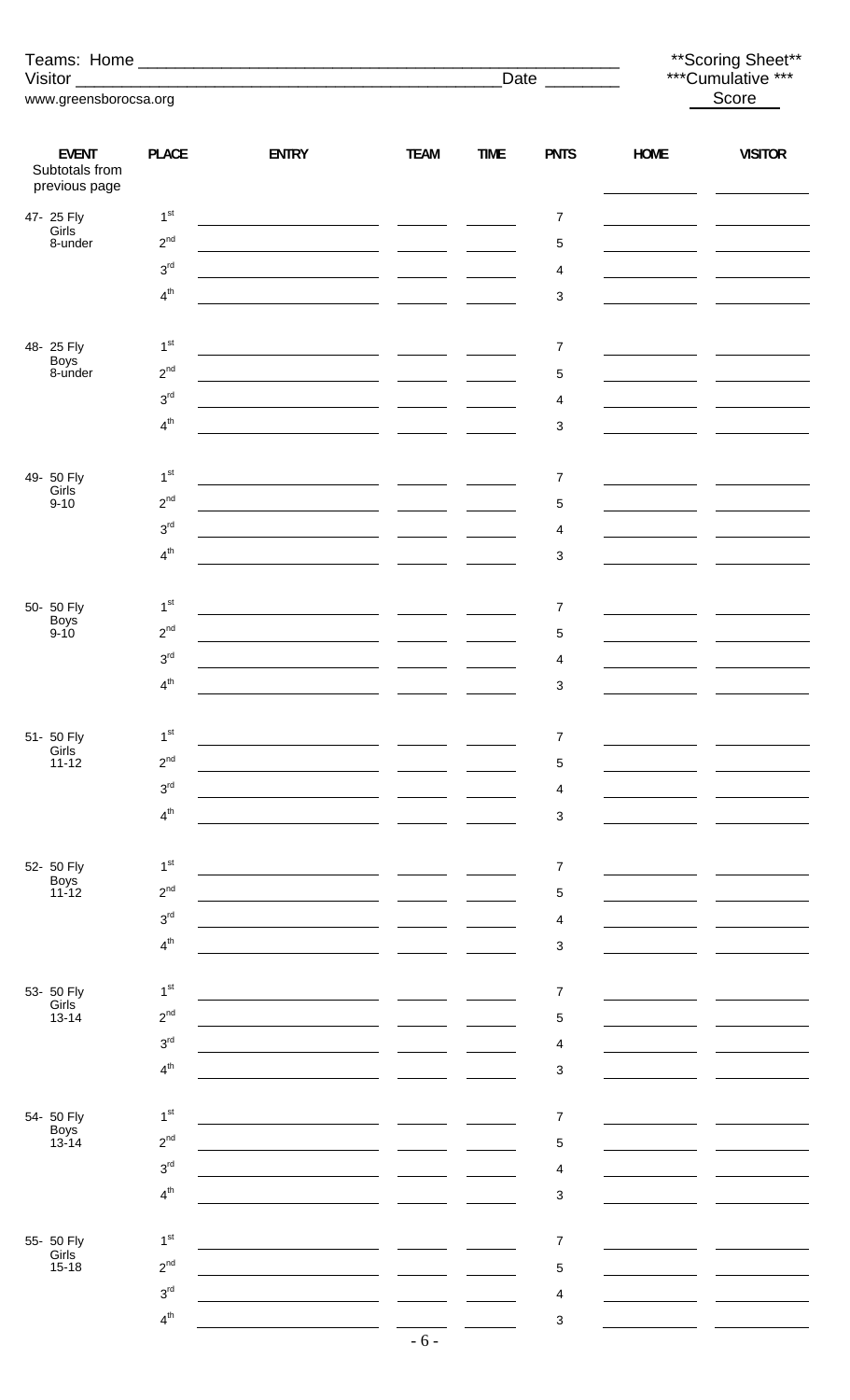|                                                 |                 |                                                                                                                      |                          |             | Date ________             | ** Scoring Sheet**<br>***Cumulative *** |                |  |
|-------------------------------------------------|-----------------|----------------------------------------------------------------------------------------------------------------------|--------------------------|-------------|---------------------------|-----------------------------------------|----------------|--|
| www.greensborocsa.org                           |                 |                                                                                                                      |                          |             |                           |                                         | Score          |  |
|                                                 |                 |                                                                                                                      |                          |             |                           |                                         |                |  |
| <b>EVENT</b><br>Subtotals from<br>previous page | <b>PLACE</b>    | <b>ENTRY</b>                                                                                                         | <b>TEAM</b>              | <b>TIME</b> | <b>PNTS</b>               | <b>HOME</b>                             | <b>VISITOR</b> |  |
| 56- 50 Fly                                      | 1 <sup>st</sup> | <u> 1980 - Johann John Stone, mars and de la provincia de la provincia de la provincia de la provincia de la pro</u> |                          |             | $\boldsymbol{7}$          |                                         |                |  |
| Boys<br>15-18                                   | $2^{nd}$        |                                                                                                                      |                          |             | 5                         |                                         |                |  |
|                                                 | 3 <sup>rd</sup> | <u> 1980 - Jan Samuel Barbara, martin a</u>                                                                          |                          |             | 4                         |                                         |                |  |
|                                                 | $4^{th}$        |                                                                                                                      |                          |             | $\sqrt{3}$                |                                         |                |  |
|                                                 |                 |                                                                                                                      |                          |             |                           |                                         |                |  |
| 57- 50 Free                                     | 1 <sup>st</sup> | <u> 1989 - Johann Barnett, fransk politik (</u>                                                                      |                          |             | 7                         |                                         |                |  |
| Girls<br>8-under                                | $2^{nd}$        | <u> 1990 - Johann Barn, amerikansk politiker (</u> † 1920)                                                           |                          |             | $\,$ 5 $\,$               |                                         |                |  |
|                                                 | $3^{\text{rd}}$ |                                                                                                                      |                          |             | 4                         |                                         |                |  |
|                                                 | 4 <sup>th</sup> |                                                                                                                      |                          |             | $\ensuremath{\mathsf{3}}$ |                                         |                |  |
|                                                 |                 |                                                                                                                      |                          |             |                           |                                         |                |  |
| 58- 50 Free                                     | 1 <sup>st</sup> |                                                                                                                      |                          |             | $\overline{7}$            |                                         |                |  |
| <b>Boys</b><br>8-under                          | $2^{nd}$        | <u> 1980 - Andrea Andrew Maria (b. 1980)</u>                                                                         |                          |             | 5                         |                                         |                |  |
|                                                 | 3 <sup>rd</sup> | <u> 1980 - Jan Stein Berlin, amerikan bisa di sebagai personal personal personal personal personal personal per</u>  |                          |             | 4                         |                                         |                |  |
|                                                 | 4 <sup>th</sup> |                                                                                                                      |                          |             | 3                         |                                         |                |  |
|                                                 |                 |                                                                                                                      |                          |             |                           |                                         |                |  |
| 59- 50 Free                                     | 1 <sup>st</sup> | <u> 1989 - Johann Marie Barn, mars et al. (</u>                                                                      |                          |             | $\overline{7}$            |                                         |                |  |
| Girls<br>$9 - 10$                               | $2^{nd}$        |                                                                                                                      | $\overline{\phantom{a}}$ |             | 5                         |                                         |                |  |
|                                                 | 3 <sup>rd</sup> |                                                                                                                      |                          |             | $\overline{4}$            |                                         |                |  |
|                                                 | 4 <sup>th</sup> |                                                                                                                      |                          |             | 3                         |                                         |                |  |
|                                                 |                 |                                                                                                                      |                          |             |                           |                                         |                |  |
| 60- 50 Free                                     | 1 <sup>st</sup> |                                                                                                                      |                          |             | 7                         |                                         |                |  |
| Boys<br>9-10                                    | $2^{nd}$        |                                                                                                                      |                          |             | 5                         |                                         |                |  |
|                                                 | 3 <sup>rd</sup> |                                                                                                                      |                          |             | 4                         |                                         |                |  |
|                                                 | 4 <sup>th</sup> |                                                                                                                      |                          |             | $\sqrt{3}$                |                                         |                |  |
|                                                 |                 |                                                                                                                      |                          |             |                           |                                         |                |  |
| 61- 50 Free                                     | 1 <sup>st</sup> |                                                                                                                      |                          |             | $\overline{7}$            |                                         |                |  |
| Girls<br>$11 - 12$                              | $2^{nd}$        |                                                                                                                      |                          |             | 5                         |                                         |                |  |
|                                                 | 3 <sup>rd</sup> |                                                                                                                      |                          |             | 4                         |                                         |                |  |
|                                                 | 4 <sup>th</sup> |                                                                                                                      |                          |             | $\sqrt{3}$                |                                         |                |  |
|                                                 |                 |                                                                                                                      |                          |             |                           |                                         |                |  |
| 62- 50 Free                                     | 1 <sup>st</sup> |                                                                                                                      |                          |             | 7                         |                                         |                |  |
| Boys<br>11-12                                   | $2^{nd}$        |                                                                                                                      |                          |             | 5                         |                                         |                |  |
|                                                 | 3 <sup>rd</sup> |                                                                                                                      |                          |             | 4                         |                                         |                |  |
|                                                 | 4 <sup>th</sup> |                                                                                                                      |                          |             | $\sqrt{3}$                |                                         |                |  |
|                                                 |                 |                                                                                                                      |                          |             |                           |                                         |                |  |
| 63- 50 Free                                     | 1 <sup>st</sup> |                                                                                                                      |                          |             | $\overline{7}$            |                                         |                |  |
| Girls<br>$13 - 14$                              | $2^{nd}$        |                                                                                                                      |                          |             | 5                         |                                         |                |  |
|                                                 | 3 <sup>rd</sup> |                                                                                                                      |                          |             | 4                         |                                         |                |  |
|                                                 | 4 <sup>th</sup> |                                                                                                                      |                          |             | 3                         |                                         |                |  |
|                                                 |                 |                                                                                                                      |                          |             |                           |                                         |                |  |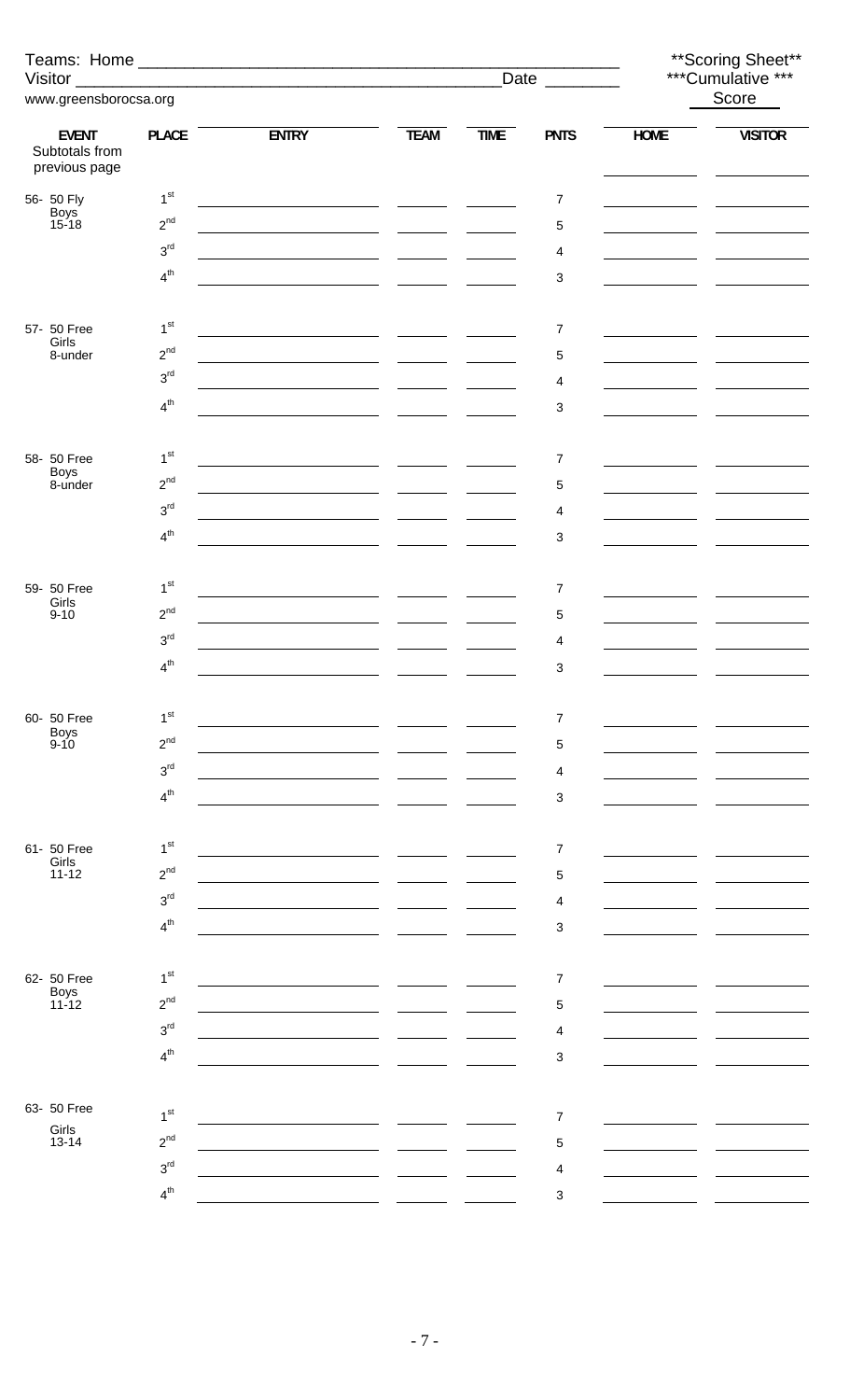|                                                 |                 |                                                                                                                       | ** Scoring Sheet**<br>***Cumulative ***                                                                                                                                                                                              |             |                |                             |                |
|-------------------------------------------------|-----------------|-----------------------------------------------------------------------------------------------------------------------|--------------------------------------------------------------------------------------------------------------------------------------------------------------------------------------------------------------------------------------|-------------|----------------|-----------------------------|----------------|
|                                                 |                 |                                                                                                                       |                                                                                                                                                                                                                                      | Date $\_\_$ |                |                             |                |
| www.greensborocsa.org                           |                 |                                                                                                                       |                                                                                                                                                                                                                                      |             |                |                             | Score          |
| <b>EVENT</b><br>Subtotals from<br>previous page | <b>PLACE</b>    | <b>ENTRY</b>                                                                                                          | <b>TEAM</b>                                                                                                                                                                                                                          | <b>TIME</b> | <b>PNTS</b>    | <b>HOME</b>                 | <b>VISITOR</b> |
| 64- 50 Free                                     | 1 <sup>st</sup> |                                                                                                                       |                                                                                                                                                                                                                                      |             | $\overline{7}$ |                             |                |
| Boys<br>13-14                                   | $2^{nd}$        | <u> 1989 - Johann Marie Barn, mars and de Brasilian (b. 1989)</u>                                                     |                                                                                                                                                                                                                                      |             | $\,$ 5 $\,$    |                             |                |
|                                                 | 3 <sup>rd</sup> |                                                                                                                       | $\sim$ $-$                                                                                                                                                                                                                           |             | 4              |                             |                |
|                                                 | 4 <sup>th</sup> |                                                                                                                       |                                                                                                                                                                                                                                      |             | 3              |                             |                |
|                                                 |                 |                                                                                                                       |                                                                                                                                                                                                                                      |             |                |                             |                |
| 65- 50 Free<br>Girls                            | 1 <sup>st</sup> | <u> 1989 - Johann Harry Harry Harry Harry Harry Harry Harry Harry Harry Harry Harry Harry Harry Harry Harry Harry</u> |                                                                                                                                                                                                                                      |             | 7              |                             |                |
| $15 - 18$                                       | $2^{nd}$        |                                                                                                                       | $\sim$ 100 $\sim$ 100 $\sim$                                                                                                                                                                                                         |             | 5              |                             |                |
|                                                 | $3^{\text{rd}}$ |                                                                                                                       |                                                                                                                                                                                                                                      |             | 4              |                             |                |
|                                                 | 4 <sup>th</sup> |                                                                                                                       |                                                                                                                                                                                                                                      |             | 3              |                             |                |
|                                                 |                 |                                                                                                                       |                                                                                                                                                                                                                                      |             |                |                             |                |
| 66- 50 Free                                     | 1 <sup>st</sup> |                                                                                                                       |                                                                                                                                                                                                                                      |             | $\overline{7}$ | <u> 1989 - Andrea State</u> |                |
| Boys<br>15-18                                   | $2^{nd}$        |                                                                                                                       | $\sim$ $\sim$                                                                                                                                                                                                                        |             | 5              |                             |                |
|                                                 | 3 <sup>rd</sup> |                                                                                                                       | <u> The Community of the Community of the Community of the Community of the Community of the Community of the Community of the Community of the Community of the Community of the Community of the Community of the Community of</u> |             | 4              |                             |                |
|                                                 | 4 <sup>th</sup> |                                                                                                                       |                                                                                                                                                                                                                                      |             | 3              |                             |                |
|                                                 |                 |                                                                                                                       |                                                                                                                                                                                                                                      |             |                |                             |                |
| 67- 100 IM<br>Girls                             | 1 <sup>st</sup> |                                                                                                                       |                                                                                                                                                                                                                                      |             | 7              |                             |                |
| $9 - 10$                                        | $2^{nd}$        |                                                                                                                       |                                                                                                                                                                                                                                      |             | 5              |                             |                |
|                                                 | $3^{\text{rd}}$ |                                                                                                                       |                                                                                                                                                                                                                                      |             | 4              |                             |                |
|                                                 | $4^{th}$        |                                                                                                                       |                                                                                                                                                                                                                                      |             | 3              |                             |                |
| 68-100 IM                                       | 1 <sup>st</sup> |                                                                                                                       |                                                                                                                                                                                                                                      |             | $\overline{7}$ |                             |                |
| <b>Boys</b><br>$9 - 10$                         | $2^{nd}$        |                                                                                                                       |                                                                                                                                                                                                                                      |             |                |                             |                |
|                                                 | 3 <sup>rd</sup> |                                                                                                                       |                                                                                                                                                                                                                                      |             | 5<br>4         |                             |                |
|                                                 | 4 <sup>th</sup> |                                                                                                                       |                                                                                                                                                                                                                                      |             | 3              |                             |                |
|                                                 |                 |                                                                                                                       |                                                                                                                                                                                                                                      |             |                |                             |                |
| 69- 100 IM                                      | 1 <sup>st</sup> |                                                                                                                       |                                                                                                                                                                                                                                      |             | $\overline{7}$ |                             |                |
| Girls<br>$11 - 12$                              | $2^{nd}$        |                                                                                                                       |                                                                                                                                                                                                                                      |             | 5              |                             |                |
|                                                 | 3 <sup>rd</sup> |                                                                                                                       |                                                                                                                                                                                                                                      |             | 4              |                             |                |
|                                                 | 4 <sup>th</sup> |                                                                                                                       |                                                                                                                                                                                                                                      |             | 3              |                             |                |
|                                                 |                 |                                                                                                                       |                                                                                                                                                                                                                                      |             |                |                             |                |
| 70- 100 IM                                      | 1 <sup>st</sup> |                                                                                                                       |                                                                                                                                                                                                                                      |             | $\overline{7}$ |                             |                |
| Boys<br>11-12                                   | $2^{nd}$        |                                                                                                                       |                                                                                                                                                                                                                                      |             | 5              |                             |                |
|                                                 | 3 <sup>rd</sup> |                                                                                                                       |                                                                                                                                                                                                                                      |             | 4              |                             |                |
|                                                 | 4 <sup>th</sup> |                                                                                                                       |                                                                                                                                                                                                                                      |             | 3              |                             |                |
|                                                 |                 |                                                                                                                       |                                                                                                                                                                                                                                      |             |                |                             |                |
| 71- 100 IM                                      | 1 <sup>st</sup> |                                                                                                                       |                                                                                                                                                                                                                                      |             | $\overline{7}$ |                             |                |
| Girls<br>$13 - 14$                              | $2^{nd}$        |                                                                                                                       |                                                                                                                                                                                                                                      |             | 5              |                             |                |
|                                                 | 3 <sup>rd</sup> |                                                                                                                       |                                                                                                                                                                                                                                      |             | 4              |                             |                |
|                                                 | 4 <sup>th</sup> |                                                                                                                       |                                                                                                                                                                                                                                      |             | $\sqrt{3}$     |                             |                |